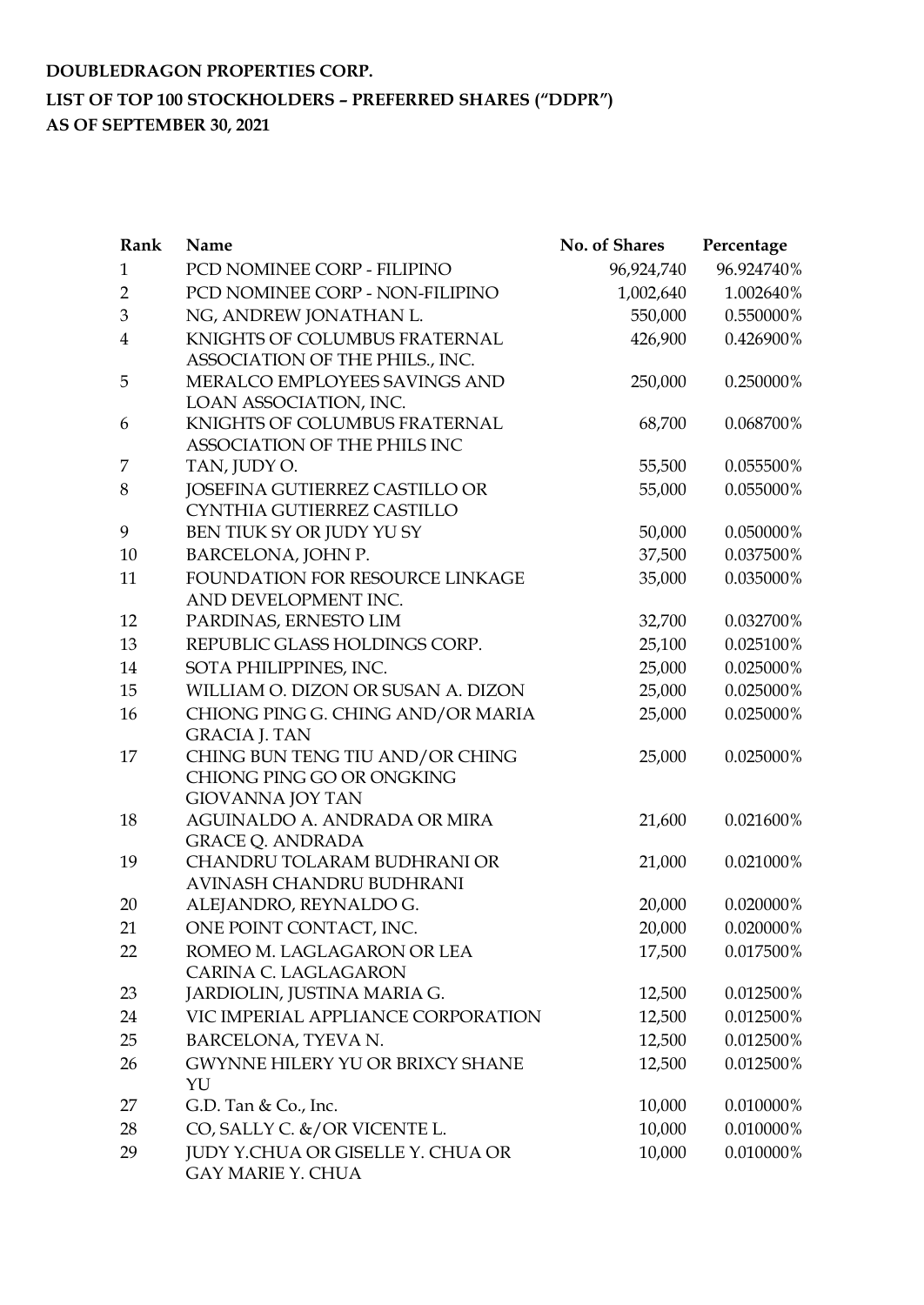| 30 | CRUZ, EOMILA P.                                                  | 10,000 | 0.010000%    |
|----|------------------------------------------------------------------|--------|--------------|
| 31 | RUBIO, CESAR A.                                                  | 10,000 | 0.010000%    |
| 32 | EUFRACIO EDMUND M. BORINAGA OR                                   | 10,000 | 0.010000%    |
|    | MA. JOCELYN R. BORINAGA                                          |        |              |
| 33 | RIZARRI, EVELIO S.                                               | 10,000 | 0.010000%    |
| 34 | DIONISIO, CAROLINA N.                                            | 10,000 | 0.010000%    |
| 35 | MARY AGNES CERVANTES IBUAN AND<br><b>JESUSA FLORES CERVANTES</b> | 7,500  | 0.007500%    |
| 36 | YAP, SUSAN T.                                                    | 6,200  | 0.006200%    |
| 37 | ESTAVILLO, KARLO MARCO PUNZALAN                                  | 5,500  | 0.005500%    |
| 38 | YAP, JANE T.                                                     | 5,300  | 0.005300%    |
| 39 | LOURDES H. RINOZA OR NOEL H. RINOZA                              | 5,100  | 0.005100%    |
| 40 | EDWARD CO UY OR CORAZON DE LOS                                   | 5,000  | 0.005000%    |
|    | SANTOS UY OR EARL CHRISTIAN DE LOS                               |        |              |
|    | <b>SANTOS UY</b>                                                 |        |              |
| 41 | EDWARD CO UY OR CORAZON DE LOS                                   | 5,000  | 0.005000%    |
|    | SANTOS UY OR DUKE STEFAN DE LOS<br><b>SANTOS UY</b>              |        |              |
| 42 | PARDINAS, LOURDES DOLLY LIM                                      | 5,000  | 0.005000%    |
| 43 | CENA, NELSON T.                                                  | 5,000  | 0.005000%    |
| 44 | BANDALA, MARGARITA T.                                            | 5,000  | 0.005000%    |
| 45 | GONZALES, AGNES EMELDA SULLA                                     | 5,000  | $0.005000\%$ |
| 46 | FONG, LILY M.                                                    | 5,000  | 0.005000%    |
| 47 | <b>JIMWEL CERVANTES CAPILLO OR EULYN</b>                         | 5,000  | 0.005000%    |
|    | <b>BATUIGAS CAPILLO</b>                                          |        |              |
| 48 | STEPHEN T. YAP OR JANE T. YAP                                    | 4,400  | 0.004400%    |
| 49 | JANE TAN YAP OR NELSON YAOTING YAP                               | 4,400  | 0.004400%    |
| 50 | ORCHID P. QUISIO OR EDUARDO M.                                   | 4,300  | 0.004300%    |
|    | <b>QUISIO</b>                                                    |        |              |
| 51 | SUZANNE L. TAN OR WILLIAM G. TAN                                 | 4,200  | 0.004200%    |
| 52 | ERNESTO KIONG LIM OR FLORA GO LIM                                | 3,000  | 0.003000%    |
| 53 | LIM, IRIS VERONICA GO                                            | 3,000  | 0.003000%    |
| 54 | ROBERTO F. LEMI OR CORAZON M. LEMI                               | 2,600  | 0.002600%    |
| 55 | REAL, HERMOSILIA M.                                              | 2,600  | 0.002600%    |
| 56 | MARIA FE D. VELASCO OR ALEXANDER D.                              | 2,600  | 0.002600%    |
|    | <b>VELASCO</b>                                                   |        |              |
| 57 | ERLINDA S. CAPARAS OR MARIA                                      | 2,600  | 0.002600%    |
|    | RACHELLE C. PINEDA                                               |        |              |
| 58 | JOVEN, ESTRELITA U.                                              | 2,500  | 0.002500%    |
| 59 | SY, MARVIN C.                                                    | 2,500  | 0.002500%    |
| 60 | MORENO, MANUEL M.                                                | 2,500  | 0.002500%    |
| 61 | JOVEN, ERNESTO GENARO A.                                         | 2,500  | 0.002500%    |
| 62 | SIOCO, RONALD ERIC C.                                            | 2,500  | 0.002500%    |
| 63 | SIOCO, LOUIE ALBERT CO                                           | 2,500  | 0.002500%    |
| 64 | SIOCO, JASON JAMES CO                                            | 2,500  | 0.002500%    |
| 65 | TECSON, CELIA DIZON                                              | 2,500  | 0.002500%    |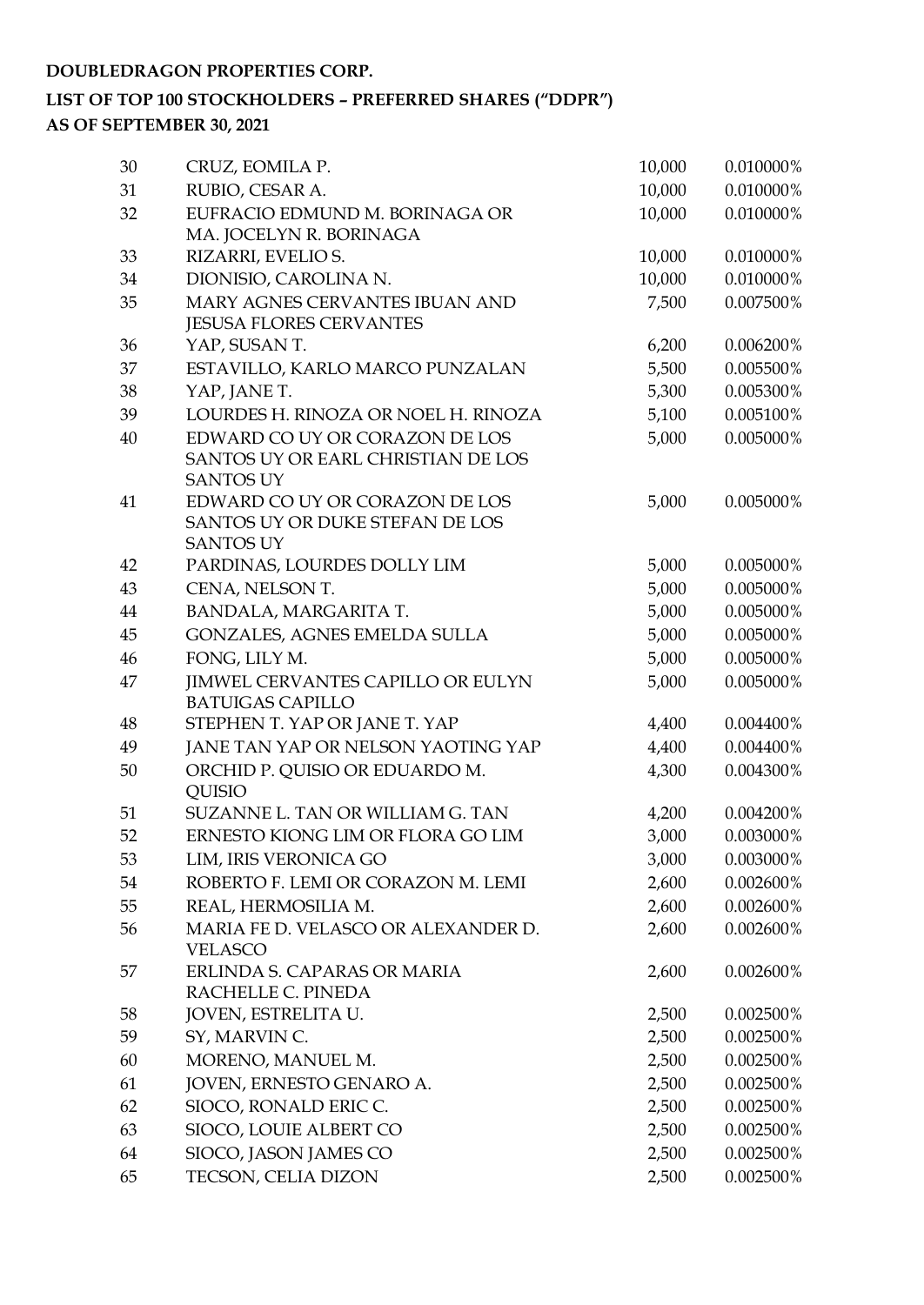| 66 | ANGELO G. MACABUHAY &/OR                      | 2,500       | 0.002500%   |
|----|-----------------------------------------------|-------------|-------------|
|    | MARITESS S. MACABUHAY                         |             |             |
| 67 | <b>BARROGA, FELIPE S.</b>                     | 2,400       | 0.002400%   |
| 68 | TAN, LAIPO M.                                 | 2,000       | 0.002000%   |
| 69 | LIM, DAISY C.                                 | 2,000       | 0.002000%   |
| 70 | MERCY MARIE JACQUELINE LAPEZ<br><b>AMADOR</b> | 2,000       | 0.002000%   |
| 71 | JOYCE ELIZABETH NG SIAO CHU                   | 2,000       | 0.002000%   |
| 72 | JENNIFER NG SIAO CHU                          | 2,000       | 0.002000%   |
| 73 | CHONA C. FLORES OR WALDO Q. FLORES            | 1,600       | 0.001600%   |
| 74 | LEOPOLDO FRANCISCO SULPICO JR                 | 1,500       | 0.001500%   |
| 75 | VILLANUEVA, CECILIA D.                        | 1,300       | 0.001300%   |
| 76 | GILDORE JR., GILMORE P.                       | 1,300       | 0.001300%   |
| 77 | FLORMATA, RODRIGO MIRANDA                     | 1,300       | 0.001300%   |
| 78 | BAYSA, DONATO C.                              | 1,200       | 0.001200%   |
| 79 | VILLANUEVA, MYRA P.                           | 1,000       | 0.001000%   |
| 80 | VILLANUEVA, MYRNA P.                          | 1,000       | 0.001000%   |
| 81 | CASTRO, ANA LIZA C.                           | 1,000       | 0.001000%   |
| 82 | DENNIS O. CELESTIAL OR LORILIE P.             | 1,000       | 0.001000%   |
|    | <b>CELESTIAL</b>                              |             |             |
| 83 | ALDAY, MIGNONETTE C.                          | 1,000       | 0.001000%   |
| 84 | ANDREW IBANEZ MALLEN OR LESLIE                | 1,000       | 0.001000%   |
|    | ANN YU MALLEN                                 |             |             |
| 85 | DANILO F. LOPEZ OR JOSEPH BENJAMIN            | 900         | 0.000900%   |
|    | L. PINEDA<br>RHODA W. DY OR KARL T. DY        |             |             |
| 86 |                                               | 800         | 0.000800%   |
| 87 | YAP, NELSON YAOTING                           | 500         | 0.000500%   |
| 88 | ONG, JUDY Y.                                  | 500         | 0.000500%   |
| 89 | ALVAREZ, HAZEL B.                             | 500         | 0.000500%   |
| 90 | EVELYN A. CORTES OR JASON O. CORTES           | 500         | 0.000500%   |
| 91 | VICTOR G. CO OR KIAN CHAY CO                  | 20          | 0.000020%   |
|    | TOTAL ISSUED AND OUTSTANDING SHARES           | 100,000,000 | 100.000000% |

| <b>PCD BENEFICIAL OWNER REPORT</b>                                 | <b>No. of Shares</b> | Percentage |
|--------------------------------------------------------------------|----------------------|------------|
| Participant's Name                                                 |                      |            |
| <b>BDO SECURITIES CORPORATION</b>                                  | 19,683,880           | 19.683880% |
| RCBC TRUST & INVESTMENT DIVISION - VARIOUS TAXABLE<br><b>ACCTS</b> | 15,830,860           | 15.830860% |
| <b>BPI SECURITIES CORPORATION</b>                                  | 13, 142, 172         | 13.142172% |
| <b>MBTC - TRUST BANKING GROUP</b>                                  | 5,903,950            | 5.903950%  |
| PNB TRUST BANKING GROUP                                            | 5,770,590            | 5.770590%  |
| CITIBANK N.A.                                                      | 4,689,394            | 4.689394%  |
| BANCO DE ORO - TRUST BANKING GROUP                                 | 4,023,670            | 4.023670%  |
| RCBC TRUST & INVESTMENT DIVISION                                   | 3,745,960            | 3.745960%  |
|                                                                    |                      |            |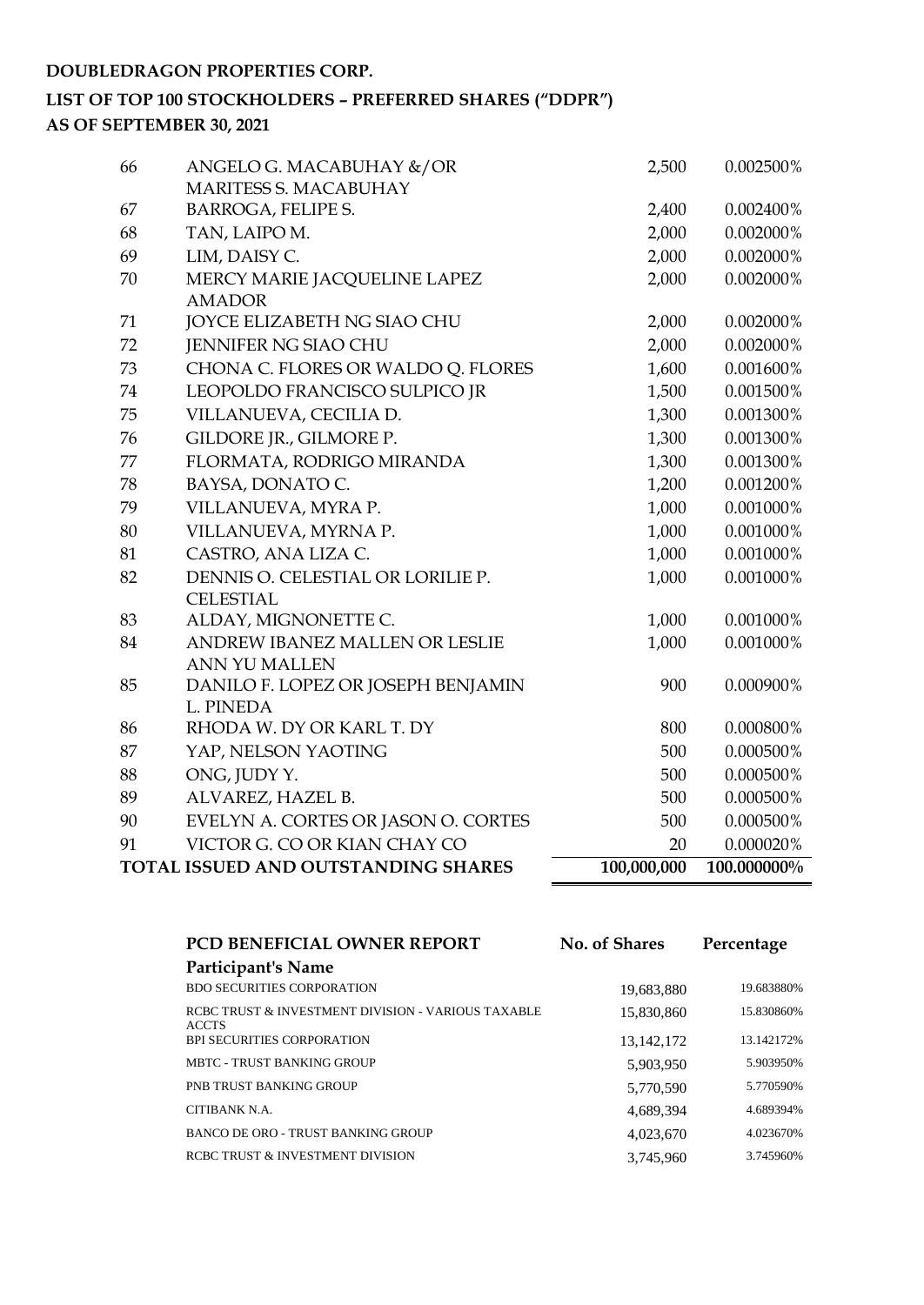| RCBC SECURITIES, INC.                                         | 2,966,090 | 2.966090% |
|---------------------------------------------------------------|-----------|-----------|
| FIRST METRO SECURITIES BROKERAGE CORP.                        | 1,951,219 | 1.951219% |
| SB EQUITIES, INC.                                             | 1,796,360 | 1.796360% |
| <b>BANK OF COMMERCE - TRUST SERVICES GROUP</b>                | 1,529,770 | 1.529770% |
| UNICAPITAL SECURITIES INC.                                    | 1,476,890 | 1.476890% |
| <b>ASTRA SECURITIES CORPORATION</b>                           | 1,003,900 | 1.003900% |
| COL Financial Group, Inc.                                     | 964,284   | 0.964284% |
| STERLING BANK OF ASIA TRUST GROUP                             | 891,710   | 0.891710% |
| QUALITY INVESTMENTS & SECURITIES CORPORATION                  | 733,350   | 0.733350% |
| UCPB SECURITIES, INC.                                         | 712,150   | 0.712150% |
| PNB SECURITIES, INC.                                          | 652,760   | 0.652760% |
| ABACUS SECURITIES CORPORATION                                 | 642,060   | 0.642060% |
| PHILSTOCKS FINANCIAL INC                                      | 596,071   | 0.596071% |
| MAYBANK ATR KIM ENG SECURITIES, INC.                          | 555,240   | 0.555240% |
| AB CAPITAL SECURITIES, INC.                                   | 501,300   | 0.501300% |
| NATIONAL REINSURANCE CORPORATION OF THE<br><b>PHILIPPINES</b> | 500,000   | 0.500000% |
| UNITED COCONUT PLANTERS BANK-TRUST BANKING                    | 485,100   | 0.485100% |
| AAA SOUTHEAST EQUITIES, INCORPORATED                          | 436,930   | 0.436930% |
| SOLAR SECURITIES, INC.                                        | 395,090   | 0.395090% |
| WEALTH SECURITIES, INC.                                       | 375,610   | 0.375610% |
| PAPA SECURITIES CORPORATION                                   | 344,600   | 0.344600% |
| UPCC SECURITIES CORP.                                         | 263,200   | 0.263200% |
| UNITED COCONUT PLANTERS LIFE ASSURANCE<br><b>CORPORATION</b>  | 262,700   | 0.262700% |
| R. S. LIM & CO., INC.                                         | 248,860   | 0.248860% |
| YAO & ZIALCITA, INC.                                          | 244,400   | 0.244400% |
| R. NUBLA SECURITIES, INC.                                     | 186,930   | 0.186930% |
| E. CHUA CHIACO SECURITIES, INC.                               | 179,060   | 0.179060% |
| LOPEZ, LOCSIN, LEDESMA & CO., INC.                            | 177,290   | 0.177290% |
| AB CAPITAL & INVESTMENT CORP. - TRUST & INVESTMENT<br>DIV.    | 173,400   | 0.173400% |
| AP SECURITIES INCORPORATED                                    | 163,220   | 0.163220% |
| CHINA BANK SECURITIES CORPORATION                             | 158,940   | 0.158940% |
| GUILD SECURITIES, INC.                                        | 152,200   | 0.152200% |
| JSG SECURITIES, INC.                                          | 147,400   | 0.147400% |
| COHERCO SECURITIES, INC.                                      | 143,500   | 0.143500% |
| G.D. TAN & COMPANY, INC.                                      | 136,000   | 0.136000% |
| SUMMIT SECURITIES, INC.                                       | 132,850   | 0.132850% |
| TOWER SECURITIES, INC.                                        | 131,500   | 0.131500% |
| EASTERN SECURITIES DEVELOPMENT CORPORATION                    | 124,900   | 0.124900% |
| BELSON SECURITIES, INC.                                       | 121,470   | 0.121470% |
| FIRST ORIENT SECURITIES, INC.                                 | 118,500   | 0.118500% |
| LUYS SECURITIES COMPANY, INC.                                 | 116,400   | 0.116400% |
| TRITON SECURITIES CORP.                                       | 105,000   | 0.105000% |
| IMPERIAL, DE GUZMAN, ABALOS & CO., INC.                       | 104,540   | 0.104540% |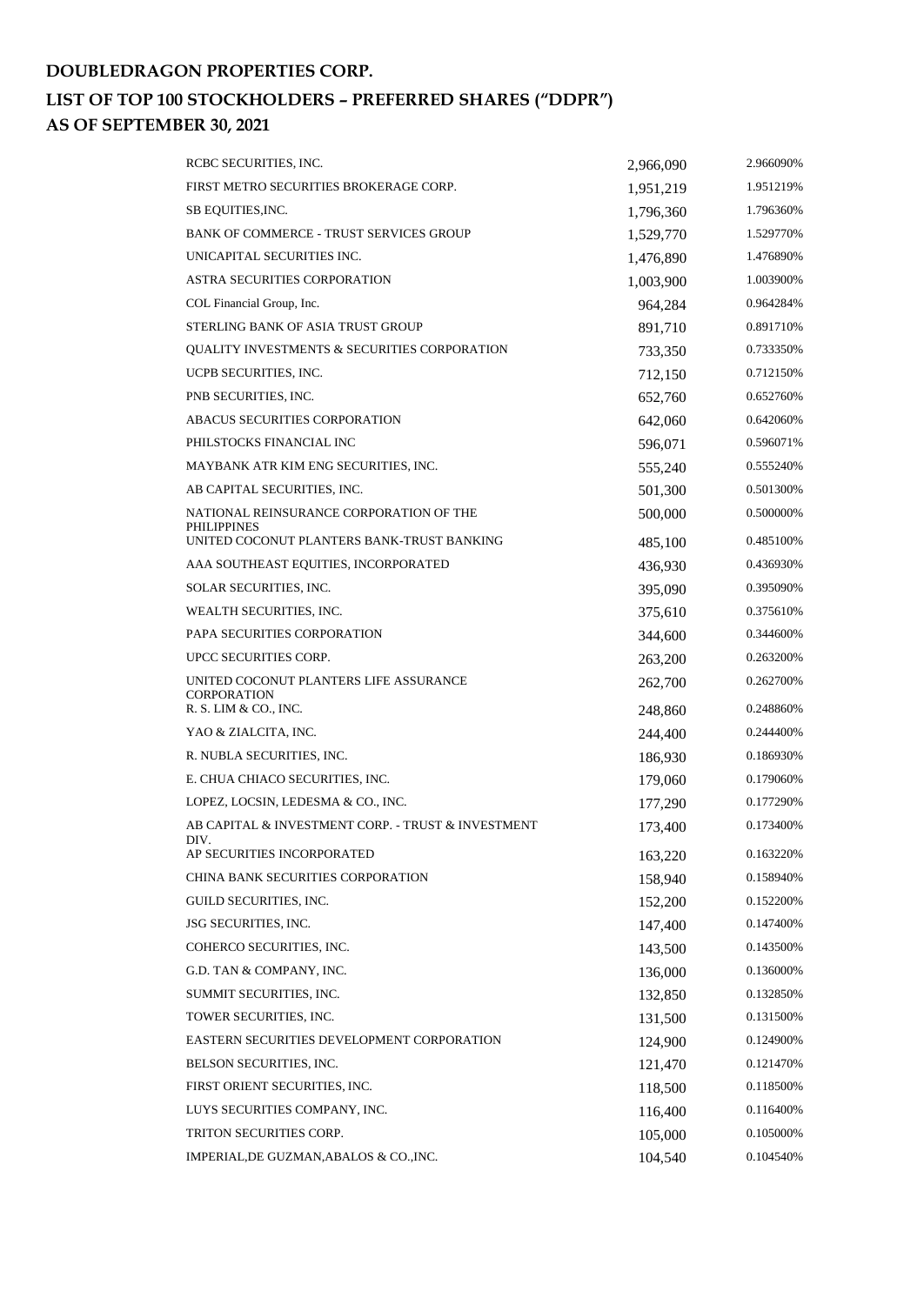| H. E. BENNETT SECURITIES, INC.                   | 104,100 | 0.104100%    |
|--------------------------------------------------|---------|--------------|
| MALAYAN INSURANCE COMPANY, INC.                  | 100,000 | 0.100000%    |
| MERIDIAN SECURITIES, INC.                        | 92,860  | 0.092860%    |
| R. COYIUTO SECURITIES, INC.                      | 89,700  | 0.089700%    |
| S.J. ROXAS & CO., INC.                           | 85,800  | 0.085800%    |
| UCPB GENERAL INSURANCE CO., INC.                 | 82,300  | 0.082300%    |
| EVERGREEN STOCK BROKERAGE & SEC., INC.           | 81,910  | 0.081910%    |
| STANDARD SECURITIES CORPORATION                  | 78,700  | 0.078700%    |
| DIVERSIFIED SECURITIES, INC.                     | 75,700  | 0.075700%    |
| A. T. DE CASTRO SECURITIES CORP.                 | 74,600  | 0.074600%    |
| INTRA-INVEST SECURITIES, INC.                    | 70,700  | 0.070700%    |
| DAVID GO SECURITIES CORP.                        | 70,000  | 0.070000%    |
| <b>CUALOPING SECURITIES CORPORATION</b>          | 66,200  | 0.066200%    |
| ANSALDO, GODINEZ & CO., INC.                     | 62,000  | 0.062000%    |
| ASIASEC EQUITIES, INC.                           | 56,500  | 0.056500%    |
| LAND BANK OF THE PHILIPPINES-TRUST BANKING GROUP | 55,990  | 0.055990%    |
| TANSENGCO & CO., INC.                            | 53,700  | 0.053700%    |
| GLOBALINKS SECURITIES & STOCKS, INC.             | 48,200  | 0.048200%    |
| EAGLE EQUITIES, INC.                             | 47,480  | 0.047480%    |
| TIMSON SECURITIES, INC.                          | 47,100  | 0.047100%    |
| WESTLINK GLOBAL EQUITIES, INC.                   | 44,200  | 0.044200%    |
| RTG & COMPANY, INC.                              | 44,010  | $0.044010\%$ |
| HDI SECURITIES, INC.                             | 41,500  | 0.041500%    |
| CAMPOS, LANUZA & COMPANY, INC.                   | 33,000  | 0.033000%    |
| STRATEGIC EQUITIES CORP.                         | 32,200  | 0.032200%    |
| <b>BA SECURITIES, INC.</b>                       | 30,000  | 0.030000%    |
| MERCANTILE SECURITIES CORP.                      | 30,000  | 0.030000%    |
| REGINA CAPITAL DEVELOPMENT CORPORATION           | 29,400  | 0.029400%    |
| GOLDEN TOWER SECURITIES & HOLDINGS, INC.         | 27,100  | 0.027100%    |
| DA MARKET SECURITIES, INC.                       | 21,990  | 0.021990%    |
| OPTIMUM SECURITIES CORPORATION                   | 20,440  | 0.020440%    |
| SALISBURY BKT SECURITIES CORPORATION             | 20,000  | $0.020000\%$ |
| <b>JAKA SECURITIES CORP.</b>                     | 17,000  | 0.017000%    |
| J.M. BARCELON & CO., INC.                        | 17,000  | 0.017000%    |
| YU & COMPANY, INC.                               | 16,500  | 0.016500%    |
| F. YAP SECURITIES, INC.                          | 15,000  | 0.015000%    |
| FIRST INTEGRATED CAPITAL SECURITIES, INC.        | 14,000  | 0.014000%    |
| INVESTORS SECURITIES, INC,                       | 13,900  | 0.013900%    |
| UNITED FUND, INC.                                | 13,500  | 0.013500%    |
| A & A SECURITIES, INC.                           | 12,500  | 0.012500%    |
| CTS GLOBAL EQUITY GROUP, INC.                    | 12,000  | 0.012000%    |
| ALPHA SECURITIES CORP.                           | 10,500  | 0.010500%    |
| AURORA SECURITIES, INC.                          | 10,000  | 0.010000%    |
| PREMIUM SECURITIES, INC.                         | 10,000  | 0.010000%    |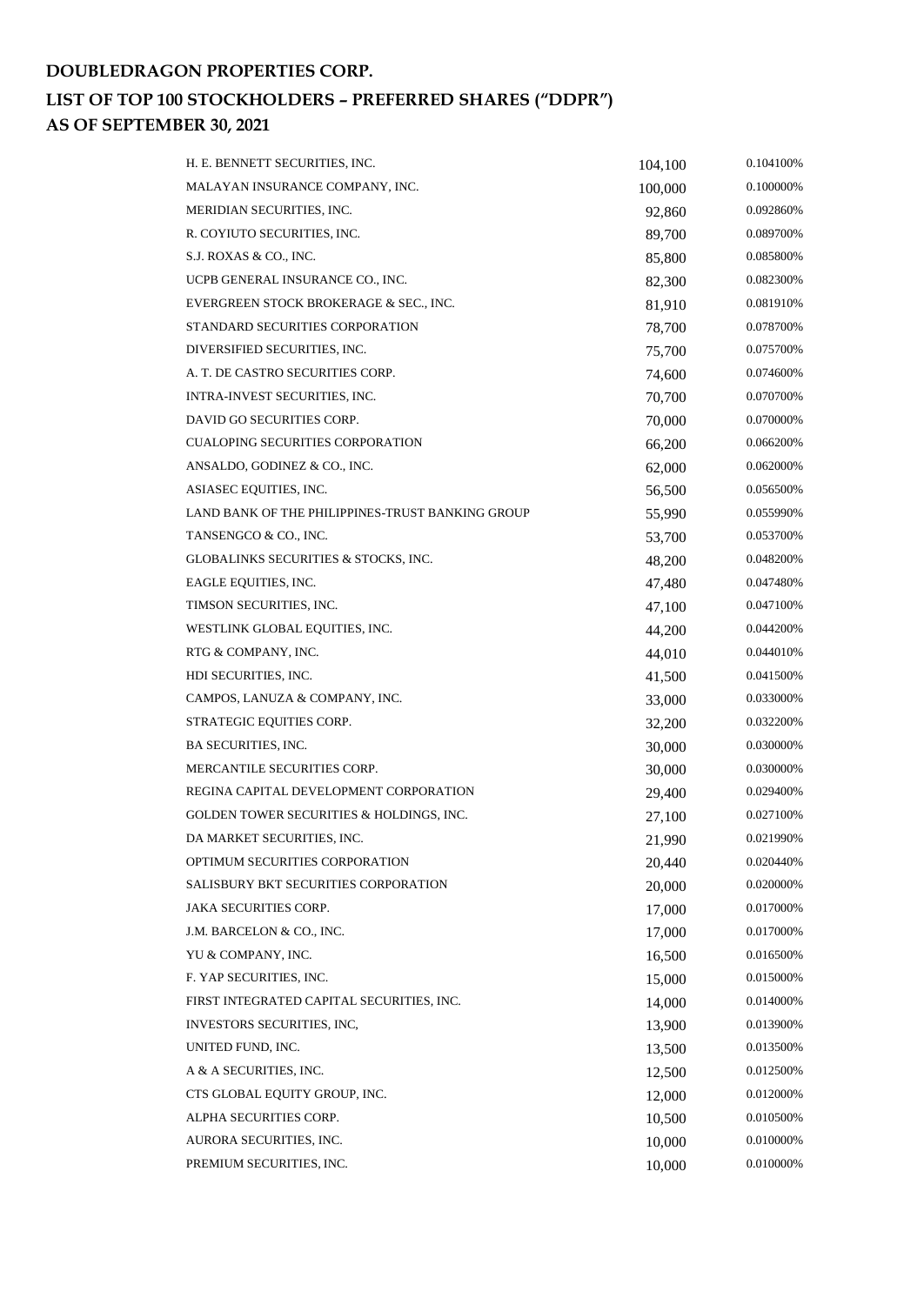| <b>TOTAL</b>                                | 97.927.380 | 97.927380% |
|---------------------------------------------|------------|------------|
| PHILIPPINE EQUITY PARTNERS, INC.            | 600        | 0.000600%  |
| ASIA UNITED BANK - TRUST & INVESTMENT GROUP | 2.300      | 0.002300%  |
| <b>PAN ASIA SECURITIES CORP.</b>            | 3,000      | 0.003000%  |
| <b>BERNAD SECURITIES, INC.</b>              | 3,580      | 0.003580%  |
| VSEC.COM. INC.                              | 6,200      | 0.006200%  |
| APEX PHILIPPINES EQUITIES CORPORATION       | 6.390      | 0.006390%  |
| SunSecurities. Inc.                         | 6.800      | 0.006800%  |
| EQUITIWORLD SECURITIES, INC.                | 7.510      | 0.007510\% |
| <b>GOLDSTAR SECURITIES, INC.</b>            | 8,500      | 0.008500%  |
| ARMSTRONG SECURITIES, INC.                  | 10,000     | 0.010000%  |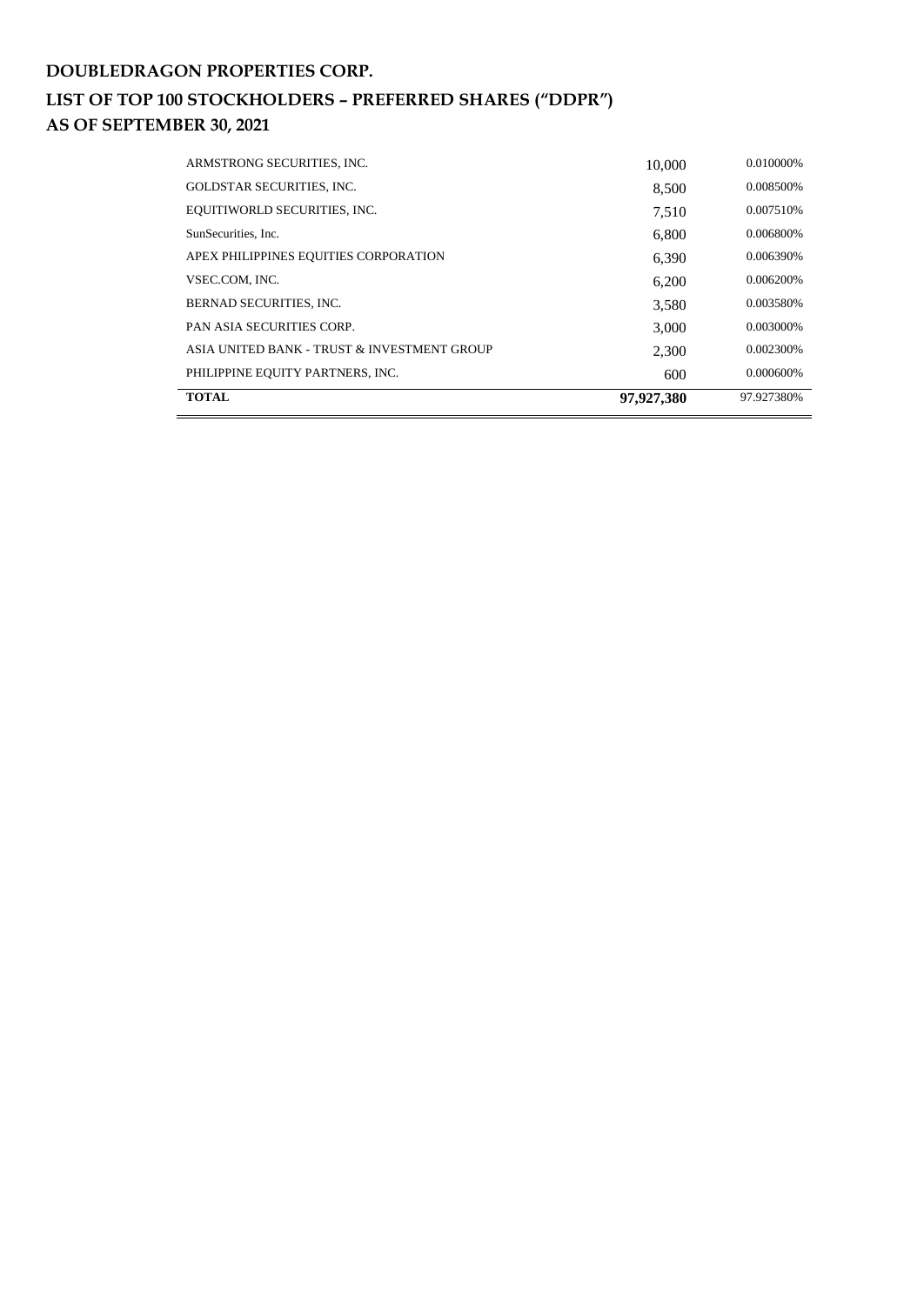## **LIST OF TOP 100 STOCKHOLDERS – COMMON SHARES ("DD")**

**AS OF SEPTEMBER 30, 2021**

| Rank           | Name                                | No. of Shares | Percentage |
|----------------|-------------------------------------|---------------|------------|
| $\mathbf{1}$   | INJAP INVESTMENTS INC.              | 824,996,999   | 34.846337% |
| $\overline{2}$ | HONEYSTAR HOLDINGS CORP.            | 824,996,999   | 34.846337% |
| 3              | PCD NOMINEE CORP - FILIPINO         | 665,253,131   | 28.099054% |
| $\overline{4}$ | PCD NOMINEE CORP - NON-FILIPINO     | 47,576,910    | 2.009560%  |
| 5              | JAVELOSA, JOHN MICHAEL ALERTA       | 1,000,000     | 0.042238%  |
| 6              | TIOPE, CONSUELO A.                  | 500,000       | 0.021119%  |
| 7              | REGINA CAPITAL DEVELOPMENT CORP.    | 286,400       | 0.012097%  |
| 8              | ANG, MICHELLE MARIE C.              | 251,100       | 0.010606%  |
| 9              | BOCALA, KATHERINE T.                | 200,000       | 0.008448%  |
| 10             | ANG, MICHELLE MARIE C.              | 200,000       | 0.008448%  |
| 11             | TIUTAN, RICARDO G.                  | 150,000       | 0.006336%  |
| 12             | TAN, KENNETH SIO                    | 125,000       | 0.005280%  |
| 13             | SA-ONOY, MARIA EPHIE ANGELA GICARO  | 100,000       | 0.004224%  |
| 14             | TAN, ALBERT S.                      | 100,000       | 0.004224%  |
| 15             | <b>EVELYN S. TAN</b>                | 100,000       | 0.004224%  |
| 16             | <b>JURIDICO, PERRY ARTHUR B.</b>    | 100,000       | 0.004224%  |
| 17             | DULACA, JERMAINE M.                 | 100,000       | 0.004224%  |
| 18             | PRESNEDI, JEREMIAH R.               | 87,000        | 0.003675%  |
| 19             | PRESNEDI, JEDIDIAH R.               | 87,000        | 0.003675%  |
| 20             | JARUDA, ELPIDIO H.                  | 75,000        | 0.003168%  |
| 21             | JARUDA, VERONICA P.                 | 75,000        | 0.003168%  |
| 22             | DAI, DONGYANG                       | 60,490        | 0.002555%  |
| 23             | WOO, CHRISTY MARIE C.               | 50,000        | 0.002112%  |
| 24             | PAPINA, JOYCE ANN J.                | 50,000        | 0.002112%  |
| 25             | DELA CRUZ, THADDEUS L.              | 50,000        | 0.002112%  |
| 26             | TIU, KHRISTINE V.                   | 50,000        | 0.002112%  |
| 27             | CO, STEPHEN Y.                      | 50,000        | 0.002112%  |
| 28             | SORIANO, HIEZEL JEAN B.             | 50,000        | 0.002112%  |
| 29             | ALERTA II, FLORENTINO P.            | 50,000        | 0.002112%  |
| 30             | <b>BARIN, EDNA F.</b>               | 50,000        | 0.002112%  |
| 31             | GENEROSO, HAIDEE A. GENEROSO OR     | 34,000        | 0.001436%  |
|                | SANDY EDWARD A.                     |               |            |
| 32             | ARIS LUKE IGUICO DUNGO &/OR MA      | 32,000        | 0.001352%  |
|                | <b>CYNTHIA REYES DUNGO</b>          |               |            |
| 33             | HENRY L. SY &/OR SABRINA A. SY &/OR | 26,900        | 0.001136%  |
|                | SAMANTHA HOPE A. SY                 |               |            |
| 34             | VILLAS, CHARITO L.                  | 25,000        | 0.001056%  |
| 35             | ALFON, BERNIE C.                    | 25,000        | 0.001056%  |
| 36             | BARGAS-BETITA, JOAN MARIE B.        | 25,000        | 0.001056%  |
| 37             | TORRES, WILLIAM ONG                 | 20,000        | 0.000845%  |
| 38             | GELI, BENJAMIN S. GELI OR NELIA O.  | 19,900        | 0.000841%  |
| 39             | ALBARRACIN, MOESHA MIRELLE H.       | 17,000        | 0.000718%  |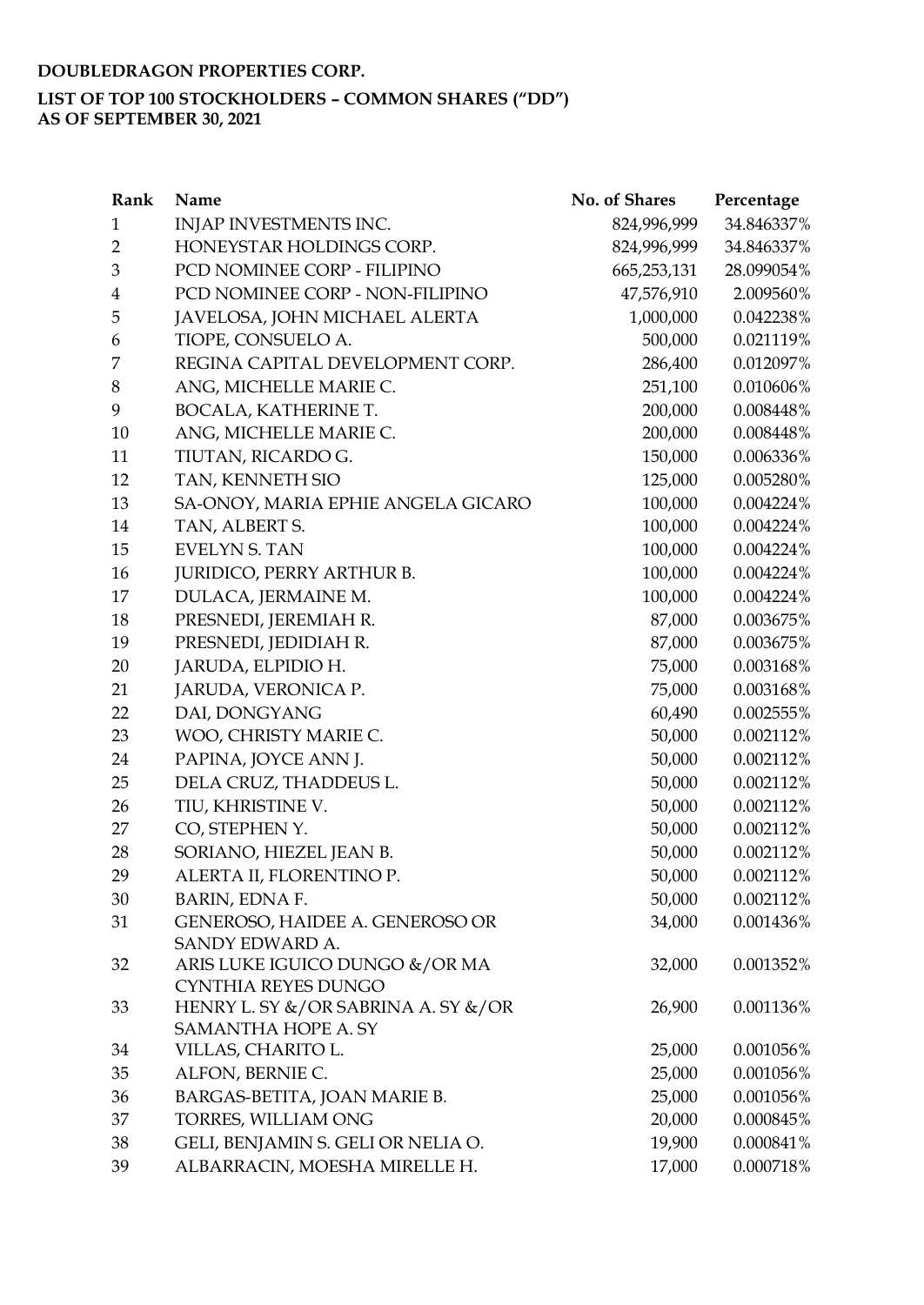| 40 | BRAVO, JULIO M.                        | 16,000 | 0.000676% |
|----|----------------------------------------|--------|-----------|
| 41 | CO, VICENTE LIM                        | 15,000 | 0.000634% |
| 42 | BERCADEZ, ANTONIO S.                   | 15,000 | 0.000634% |
| 43 | DELA CRUZ, GLEN L.                     | 15,000 | 0.000634% |
| 44 | MARGARITA V. JIMENEZ                   | 13,000 | 0.000549% |
| 45 | MARIA GRACIA ANA J. VIEGELMANN OR      | 13,000 | 0.000549% |
|    | MARK AUGUST VIEGELMANN                 |        |           |
| 46 | <b>REGINALD I.TAN</b>                  | 12,300 | 0.000520% |
| 47 | <b>BALER, LOURDES DELENA</b>           | 12,000 | 0.000507% |
| 48 | JORGE, MA. STESHA-MIKLI F.             | 12,000 | 0.000507% |
| 49 | JORGE, MA. INEZ F.                     | 12,000 | 0.000507% |
| 50 | PENAMORA, ELISA G.                     | 12,000 | 0.000507% |
| 51 | DE CASTRO, MARY ANN LIGON              | 12,000 | 0.000507% |
| 52 | DE CASTRO, MARK DANIEL GALANG          | 12,000 | 0.000507% |
| 53 | TAN, VINCENT UY                        | 12,000 | 0.000507% |
| 54 | MEDRANA, JACK GILBERT L.               | 12,000 | 0.000507% |
| 55 | SHEILA MARIE M. ALON                   | 12,000 | 0.000507% |
| 56 | GAN, ROWENA T.                         | 11,000 | 0.000465% |
| 57 | CO, SALLY CHUA                         | 10,000 | 0.000422% |
| 58 | BALURAN, AMELITA S.                    | 10,000 | 0.000422% |
| 59 | ESCALANTE, DONNA JOY J.                | 10,000 | 0.000422% |
| 60 | LLAMELO, REMEDIOS F.                   | 10,000 | 0.000422% |
| 61 | BENLIRO, ALEXANDER B.                  | 10,000 | 0.000422% |
| 62 | MADRIDEJOS, MARIBEL I.                 | 10,000 | 0.000422% |
| 63 | <b>GISELLE KAREN Y. GO</b>             | 10,000 | 0.000422% |
| 64 | MANALANG, VENERANDA B.                 | 8,000  | 0.000338% |
| 65 | JEFFREY R. MERCADO OR JUSTIN MIGUEL B. | 7,200  | 0.000304% |
|    | <b>MERCADO</b>                         |        |           |
| 66 | LIM, VINA DOLORES E.                   | 7,000  | 0.000296% |
| 67 | MARY JOAN L.ILAO-ANTE                  | 6,000  | 0.000253% |
| 68 | NOLASCO, MA. CHRISTMAS R.              | 5,500  | 0.000232% |
| 69 | ARCENAS, VICTORIA B.                   | 5,000  | 0.000211% |
| 70 | ARCENAS, GERONIMO AGUIRRE              | 5,000  | 0.000211% |
| 71 | AMOROSO, MELINDA ARBOLEDA              | 5,000  | 0.000211% |
| 72 | BELLOSILLO, RANILO A.                  | 5,000  | 0.000211% |
| 73 | CUA, FERNANDO L.                       | 5,000  | 0.000211% |
| 74 | MONTELIBANO JR., EMILIO G.             | 5,000  | 0.000211% |
| 75 | MORENO, WILFREDO F.                    | 5,000  | 0.000211% |
| 76 | REYES, ROWENA A.                       | 5,000  | 0.000211% |
| 77 | BANZON, CHRISTINA B.                   | 5,000  | 0.000211% |
| 78 | BUENVENIDA, JOLLY B.                   | 5,000  | 0.000211% |
| 79 | DELA CRUZ, SYLVIA V.                   | 5,000  | 0.000211% |
| 80 | DELA CRUZ, JOEY I.                     | 5,000  | 0.000211% |
| 81 | MACARIO, LENDY C.                      | 5,000  | 0.000211% |
| 82 | MIRANDA, MARY GRACE P.                 | 5,000  | 0.000211% |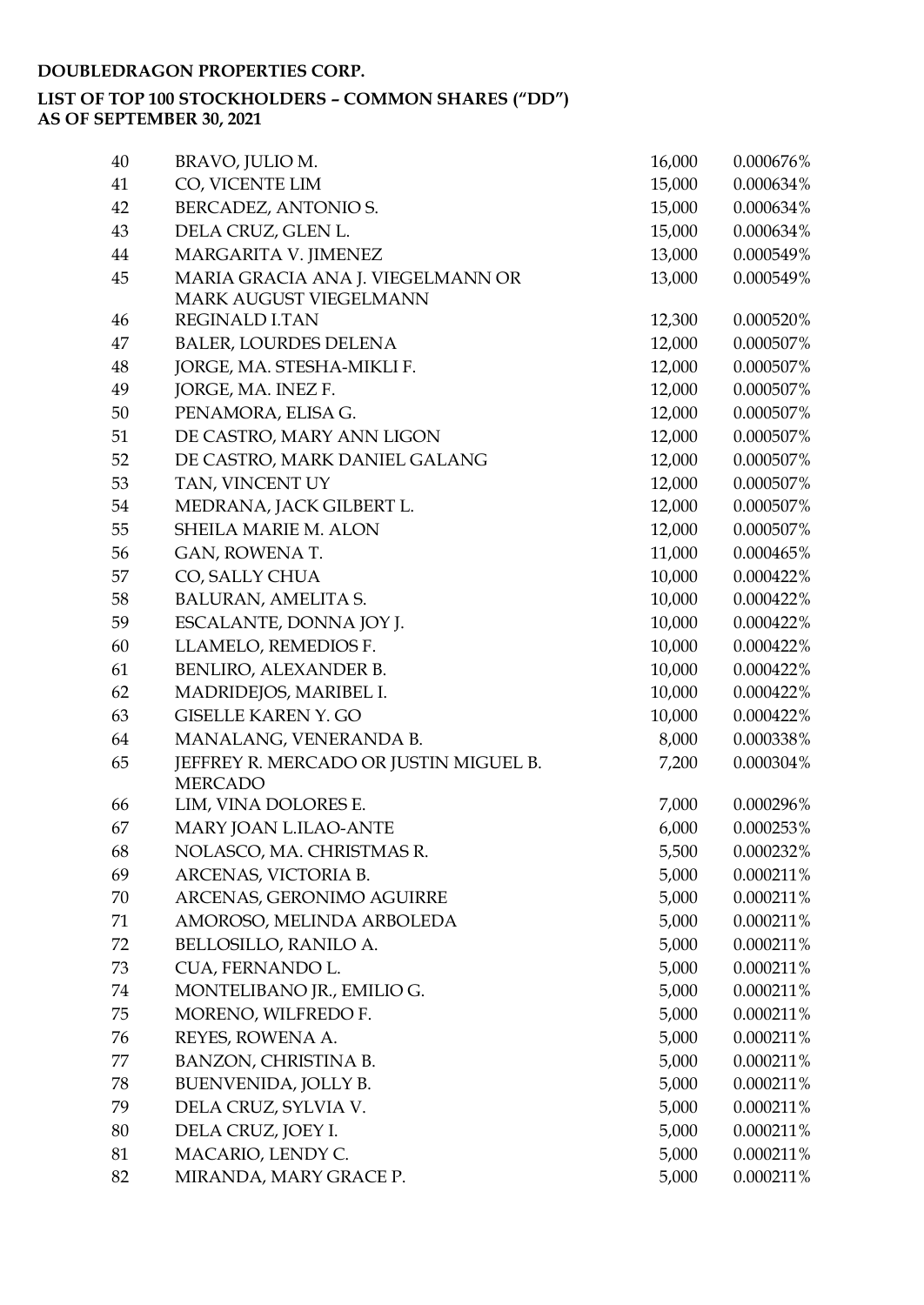# **LIST OF TOP 100 STOCKHOLDERS – COMMON SHARES ("DD")**

**AS OF SEPTEMBER 30, 2021**

| 83  | OPANO, KARLA BIANCA, D              | 5,000         | 0.000211%   |
|-----|-------------------------------------|---------------|-------------|
| 84  | VIPINOSA, MELINDA L.                | 5,000         | 0.000211%   |
| 85  | BELLOSILLO, CECILIA O.              | 5,000         | 0.000211%   |
| 86  | YAP, REBECCA T.                     | 5,000         | 0.000211%   |
| 87  | PIANSAY, LORELEI BILLANO            | 5,000         | 0.000211%   |
| 88  | CUNADA, KEN QUEENIE R.              | 5,000         | 0.000211%   |
| 89  | <b>GUERRERO, ALICE T.</b>           | 5,000         | 0.000211%   |
| 90  | GO, GISELLE KAREN Y.                | 5,000         | 0.000211%   |
| 91  | SOCORRO DE VERA JIMENEZ             | 5,000         | 0.000211%   |
| 92  | NAPIAL, RENE S.                     | 4,000         | 0.000169%   |
| 93  | CABUGAO, ERIC L.                    | 2,900         | 0.000122%   |
| 94  | LIM, JOSHUA ERIVE                   | 2,800         | 0.000118%   |
| 95  | JOSE DOMINGO P. SWANN               | 2,100         | 0.000089%   |
| 96  | TACUB, FELICITAS F.                 | 2,000         | 0.000084%   |
| 97  | SANVICTORES, HECTOR A               | 2,000         | 0.000084%   |
| 98  | RUEDA, JASMINE W.                   | 2,000         | 0.000084%   |
| 99  | MANGURA, MICHAEL T.                 | 2,000         | 0.000084%   |
| 100 | <b>JOSELITO C. HERRERA</b>          | 2,000         | 0.000084%   |
|     | <b>TOTAL SHARES (TOP 100)</b>       | 2,367,504,629 | 99.998988%  |
|     | TOTAL SHARES (REST OF STOCKHOLDERS) | 23,971        | 0.001012%   |
|     | TOTAL ISSUED AND OUTSTANDING SHARES | 2,367,528,600 | 100.000000% |

| PCD BENEFICIAL OWNER REPORT                    | No. of Shares | Percentage |
|------------------------------------------------|---------------|------------|
| Participant's Name                             |               |            |
| <b>BDO SECURITIES CORPORATION</b>              | 240,996,570   | 10.179246% |
| UNICAPITAL SECURITIES INC.                     | 143,314,260   | 6.053328%  |
| COL Financial Group, Inc.                      | 83,366,225    | 3.521234%  |
| ABACUS SECURITIES CORPORATION                  | 62,433,072    | 2.637057%  |
| STANDARD CHARTERED BANK                        | 26,666,870    | 1.126359%  |
| FIRST METRO SECURITIES BROKERAGE CORP.         | 25,988,762    | 1.097717%  |
| <b>BPI SECURITIES CORPORATION</b>              | 21,622,504    | 0.913294%  |
| DA MARKET SECURITIES, INC.                     | 19,122,562    | 0.807701%  |
| CITIBANK N.A.                                  | 7,985,160     | 0.337278%  |
| THE HONGKONG AND SHANGHAI BANKING CORP. LTD. - | 6,613,620     | 0.279347%  |
| CLIENTS' ACCT.<br>PHILSTOCKS FINANCIAL INC     | 6,030,640     | 0.254723%  |
| AP SECURITIES INCORPORATED                     | 5,084,290     | 0.214751%  |
| R. NUBLA SECURITIES, INC.                      | 4,538,120     | 0.191682%  |
| PHILIPPINE EQUITY PARTNERS, INC.               | 3,999,064     | 0.168913%  |
| SB EQUITIES, INC.                              | 3,974,600     | 0.167880%  |
| RCBC SECURITIES, INC.                          | 3,913,610     | 0.165304%  |
| REGINA CAPITAL DEVELOPMENT CORPORATION         | 3,037,660     | 0.128305%  |
| EASTERN SECURITIES DEVELOPMENT CORPORATION     | 2,097,410     | 0.088591%  |
| AB CAPITAL SECURITIES, INC.                    | 1,736,820     | 0.073360%  |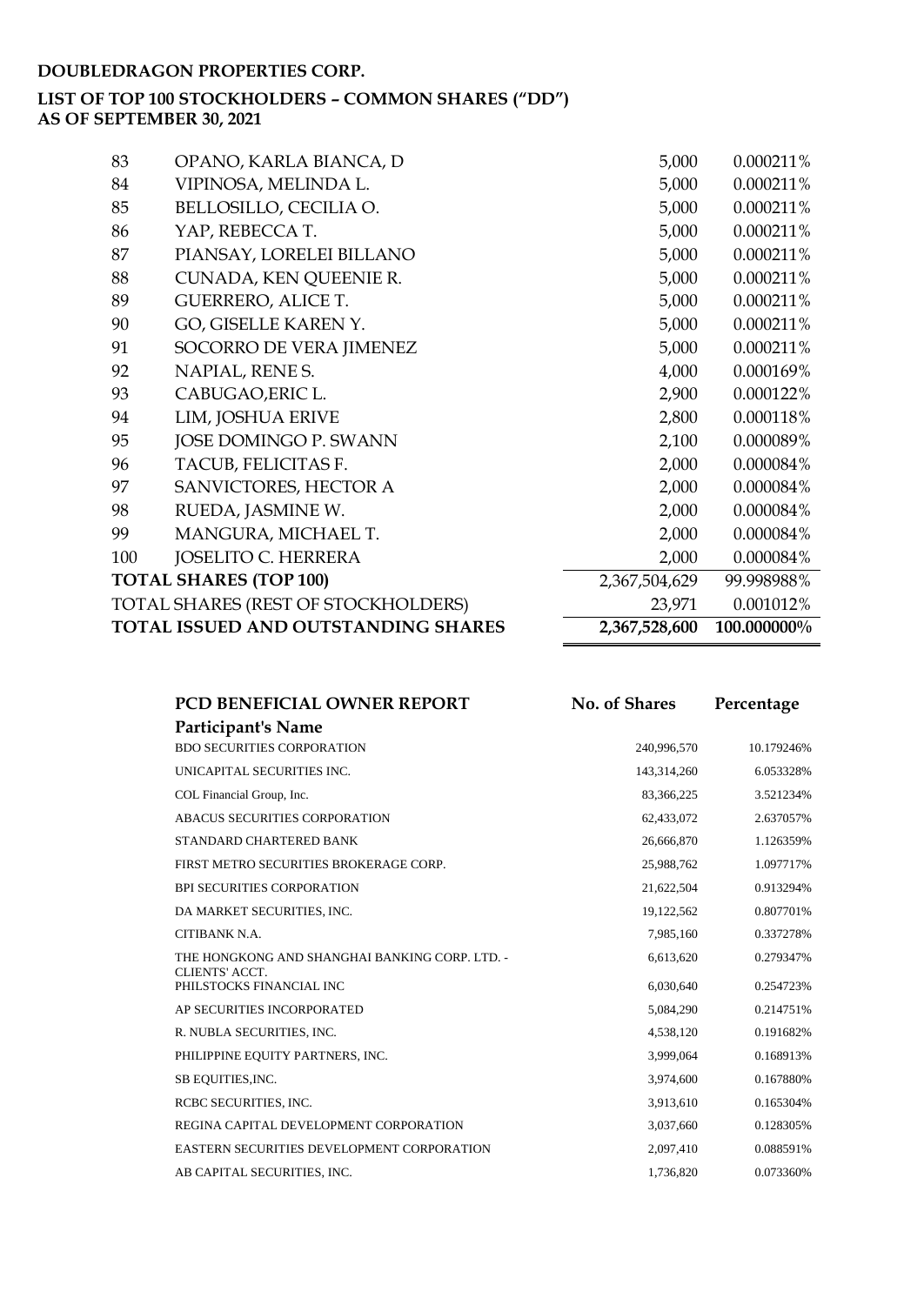| SOLAR SECURITIES, INC.<br>1,634,390<br>0.069034%<br><b>SOCIAL SECURITY SYSTEM</b><br>1,542,280<br>0.065143%<br>YU & COMPANY, INC.<br>1,486,650<br>0.062793%<br>E. CHUA CHIACO SECURITIES, INC.<br>1,484,200<br>0.062690%<br>ANSALDO, GODINEZ & CO., INC.<br>1,483,600<br>0.062665%<br>EVERGREEN STOCK BROKERAGE & SEC., INC.<br>1,475,620<br>0.062327%<br><b>TRITON SECURITIES CORP.</b><br>0.061058%<br>1,445,557<br>WEALTH SECURITIES, INC.<br>1,443,891<br>0.060987%<br>DEUTSCHE BANK MANILA-CLIENTS A/C<br>1,441,383<br>0.060881%<br>PNB SECURITIES, INC.<br>1,258,700<br>0.053165%<br>QUALITY INVESTMENTS & SECURITIES CORPORATION<br>1,191,860<br>0.050342%<br>LUCKY SECURITIES, INC.<br>1,174,600<br>0.049613%<br>NATIONAL REINSURANCE CORPORATION OF THE PHILIPPINES<br>0.043214%<br>1,023,100<br>GLOBALINKS SECURITIES & STOCKS, INC.<br>1,019,160<br>0.043047%<br>SunSecurities, Inc.<br>0.042720%<br>1,011,400<br>INVESTORS SECURITIES, INC.<br>998,550<br>0.042177%<br>PAPA SECURITIES CORPORATION<br>974,920<br>0.041179%<br>A & A SECURITIES, INC.<br>952,332<br>0.040225%<br>TOWER SECURITIES, INC.<br>890,140<br>0.037598%<br><b>ASTRA SECURITIES CORPORATION</b><br>863,500<br>0.036473%<br>R. COYIUTO SECURITIES, INC.<br>0.034274%<br>811,450<br>SUMMIT SECURITIES, INC.<br>759,420<br>0.032076%<br>THE FIRST RESOURCES MANAGEMENT & SECURITIES CORP.<br>724,260<br>0.030591%<br>STANDARD SECURITIES CORPORATION<br>712,400<br>0.030090%<br>TIMSON SECURITIES, INC.<br>689,400<br>0.029119%<br>AAA SOUTHEAST EQUITIES, INCORPORATED<br>686,400<br>0.028992%<br>GOLDEN TOWER SECURITIES & HOLDINGS, INC.<br>0.028540%<br>675,700<br>FIRST INTEGRATED CAPITAL SECURITIES, INC.<br>630,200<br>0.026618%<br>WESTLINK GLOBAL EQUITIES, INC.<br>0.025810%<br>611,070<br>566,200<br>HDI SECURITIES, INC.<br>0.023915%<br>YAO & ZIALCITA, INC.<br>543,500<br>0.022956% |
|-----------------------------------------------------------------------------------------------------------------------------------------------------------------------------------------------------------------------------------------------------------------------------------------------------------------------------------------------------------------------------------------------------------------------------------------------------------------------------------------------------------------------------------------------------------------------------------------------------------------------------------------------------------------------------------------------------------------------------------------------------------------------------------------------------------------------------------------------------------------------------------------------------------------------------------------------------------------------------------------------------------------------------------------------------------------------------------------------------------------------------------------------------------------------------------------------------------------------------------------------------------------------------------------------------------------------------------------------------------------------------------------------------------------------------------------------------------------------------------------------------------------------------------------------------------------------------------------------------------------------------------------------------------------------------------------------------------------------------------------------------------------------------------------------------------------------------------------------------------------------------------|
|                                                                                                                                                                                                                                                                                                                                                                                                                                                                                                                                                                                                                                                                                                                                                                                                                                                                                                                                                                                                                                                                                                                                                                                                                                                                                                                                                                                                                                                                                                                                                                                                                                                                                                                                                                                                                                                                                   |
|                                                                                                                                                                                                                                                                                                                                                                                                                                                                                                                                                                                                                                                                                                                                                                                                                                                                                                                                                                                                                                                                                                                                                                                                                                                                                                                                                                                                                                                                                                                                                                                                                                                                                                                                                                                                                                                                                   |
|                                                                                                                                                                                                                                                                                                                                                                                                                                                                                                                                                                                                                                                                                                                                                                                                                                                                                                                                                                                                                                                                                                                                                                                                                                                                                                                                                                                                                                                                                                                                                                                                                                                                                                                                                                                                                                                                                   |
|                                                                                                                                                                                                                                                                                                                                                                                                                                                                                                                                                                                                                                                                                                                                                                                                                                                                                                                                                                                                                                                                                                                                                                                                                                                                                                                                                                                                                                                                                                                                                                                                                                                                                                                                                                                                                                                                                   |
|                                                                                                                                                                                                                                                                                                                                                                                                                                                                                                                                                                                                                                                                                                                                                                                                                                                                                                                                                                                                                                                                                                                                                                                                                                                                                                                                                                                                                                                                                                                                                                                                                                                                                                                                                                                                                                                                                   |
|                                                                                                                                                                                                                                                                                                                                                                                                                                                                                                                                                                                                                                                                                                                                                                                                                                                                                                                                                                                                                                                                                                                                                                                                                                                                                                                                                                                                                                                                                                                                                                                                                                                                                                                                                                                                                                                                                   |
|                                                                                                                                                                                                                                                                                                                                                                                                                                                                                                                                                                                                                                                                                                                                                                                                                                                                                                                                                                                                                                                                                                                                                                                                                                                                                                                                                                                                                                                                                                                                                                                                                                                                                                                                                                                                                                                                                   |
|                                                                                                                                                                                                                                                                                                                                                                                                                                                                                                                                                                                                                                                                                                                                                                                                                                                                                                                                                                                                                                                                                                                                                                                                                                                                                                                                                                                                                                                                                                                                                                                                                                                                                                                                                                                                                                                                                   |
|                                                                                                                                                                                                                                                                                                                                                                                                                                                                                                                                                                                                                                                                                                                                                                                                                                                                                                                                                                                                                                                                                                                                                                                                                                                                                                                                                                                                                                                                                                                                                                                                                                                                                                                                                                                                                                                                                   |
|                                                                                                                                                                                                                                                                                                                                                                                                                                                                                                                                                                                                                                                                                                                                                                                                                                                                                                                                                                                                                                                                                                                                                                                                                                                                                                                                                                                                                                                                                                                                                                                                                                                                                                                                                                                                                                                                                   |
|                                                                                                                                                                                                                                                                                                                                                                                                                                                                                                                                                                                                                                                                                                                                                                                                                                                                                                                                                                                                                                                                                                                                                                                                                                                                                                                                                                                                                                                                                                                                                                                                                                                                                                                                                                                                                                                                                   |
|                                                                                                                                                                                                                                                                                                                                                                                                                                                                                                                                                                                                                                                                                                                                                                                                                                                                                                                                                                                                                                                                                                                                                                                                                                                                                                                                                                                                                                                                                                                                                                                                                                                                                                                                                                                                                                                                                   |
|                                                                                                                                                                                                                                                                                                                                                                                                                                                                                                                                                                                                                                                                                                                                                                                                                                                                                                                                                                                                                                                                                                                                                                                                                                                                                                                                                                                                                                                                                                                                                                                                                                                                                                                                                                                                                                                                                   |
|                                                                                                                                                                                                                                                                                                                                                                                                                                                                                                                                                                                                                                                                                                                                                                                                                                                                                                                                                                                                                                                                                                                                                                                                                                                                                                                                                                                                                                                                                                                                                                                                                                                                                                                                                                                                                                                                                   |
|                                                                                                                                                                                                                                                                                                                                                                                                                                                                                                                                                                                                                                                                                                                                                                                                                                                                                                                                                                                                                                                                                                                                                                                                                                                                                                                                                                                                                                                                                                                                                                                                                                                                                                                                                                                                                                                                                   |
|                                                                                                                                                                                                                                                                                                                                                                                                                                                                                                                                                                                                                                                                                                                                                                                                                                                                                                                                                                                                                                                                                                                                                                                                                                                                                                                                                                                                                                                                                                                                                                                                                                                                                                                                                                                                                                                                                   |
|                                                                                                                                                                                                                                                                                                                                                                                                                                                                                                                                                                                                                                                                                                                                                                                                                                                                                                                                                                                                                                                                                                                                                                                                                                                                                                                                                                                                                                                                                                                                                                                                                                                                                                                                                                                                                                                                                   |
|                                                                                                                                                                                                                                                                                                                                                                                                                                                                                                                                                                                                                                                                                                                                                                                                                                                                                                                                                                                                                                                                                                                                                                                                                                                                                                                                                                                                                                                                                                                                                                                                                                                                                                                                                                                                                                                                                   |
|                                                                                                                                                                                                                                                                                                                                                                                                                                                                                                                                                                                                                                                                                                                                                                                                                                                                                                                                                                                                                                                                                                                                                                                                                                                                                                                                                                                                                                                                                                                                                                                                                                                                                                                                                                                                                                                                                   |
|                                                                                                                                                                                                                                                                                                                                                                                                                                                                                                                                                                                                                                                                                                                                                                                                                                                                                                                                                                                                                                                                                                                                                                                                                                                                                                                                                                                                                                                                                                                                                                                                                                                                                                                                                                                                                                                                                   |
|                                                                                                                                                                                                                                                                                                                                                                                                                                                                                                                                                                                                                                                                                                                                                                                                                                                                                                                                                                                                                                                                                                                                                                                                                                                                                                                                                                                                                                                                                                                                                                                                                                                                                                                                                                                                                                                                                   |
|                                                                                                                                                                                                                                                                                                                                                                                                                                                                                                                                                                                                                                                                                                                                                                                                                                                                                                                                                                                                                                                                                                                                                                                                                                                                                                                                                                                                                                                                                                                                                                                                                                                                                                                                                                                                                                                                                   |
|                                                                                                                                                                                                                                                                                                                                                                                                                                                                                                                                                                                                                                                                                                                                                                                                                                                                                                                                                                                                                                                                                                                                                                                                                                                                                                                                                                                                                                                                                                                                                                                                                                                                                                                                                                                                                                                                                   |
|                                                                                                                                                                                                                                                                                                                                                                                                                                                                                                                                                                                                                                                                                                                                                                                                                                                                                                                                                                                                                                                                                                                                                                                                                                                                                                                                                                                                                                                                                                                                                                                                                                                                                                                                                                                                                                                                                   |
|                                                                                                                                                                                                                                                                                                                                                                                                                                                                                                                                                                                                                                                                                                                                                                                                                                                                                                                                                                                                                                                                                                                                                                                                                                                                                                                                                                                                                                                                                                                                                                                                                                                                                                                                                                                                                                                                                   |
|                                                                                                                                                                                                                                                                                                                                                                                                                                                                                                                                                                                                                                                                                                                                                                                                                                                                                                                                                                                                                                                                                                                                                                                                                                                                                                                                                                                                                                                                                                                                                                                                                                                                                                                                                                                                                                                                                   |
|                                                                                                                                                                                                                                                                                                                                                                                                                                                                                                                                                                                                                                                                                                                                                                                                                                                                                                                                                                                                                                                                                                                                                                                                                                                                                                                                                                                                                                                                                                                                                                                                                                                                                                                                                                                                                                                                                   |
|                                                                                                                                                                                                                                                                                                                                                                                                                                                                                                                                                                                                                                                                                                                                                                                                                                                                                                                                                                                                                                                                                                                                                                                                                                                                                                                                                                                                                                                                                                                                                                                                                                                                                                                                                                                                                                                                                   |
|                                                                                                                                                                                                                                                                                                                                                                                                                                                                                                                                                                                                                                                                                                                                                                                                                                                                                                                                                                                                                                                                                                                                                                                                                                                                                                                                                                                                                                                                                                                                                                                                                                                                                                                                                                                                                                                                                   |
|                                                                                                                                                                                                                                                                                                                                                                                                                                                                                                                                                                                                                                                                                                                                                                                                                                                                                                                                                                                                                                                                                                                                                                                                                                                                                                                                                                                                                                                                                                                                                                                                                                                                                                                                                                                                                                                                                   |
|                                                                                                                                                                                                                                                                                                                                                                                                                                                                                                                                                                                                                                                                                                                                                                                                                                                                                                                                                                                                                                                                                                                                                                                                                                                                                                                                                                                                                                                                                                                                                                                                                                                                                                                                                                                                                                                                                   |
| <b>BA SECURITIES, INC.</b><br>540,500<br>0.022830%                                                                                                                                                                                                                                                                                                                                                                                                                                                                                                                                                                                                                                                                                                                                                                                                                                                                                                                                                                                                                                                                                                                                                                                                                                                                                                                                                                                                                                                                                                                                                                                                                                                                                                                                                                                                                                |
| UCPB SECURITIES, INC.<br>526,620<br>0.022243%                                                                                                                                                                                                                                                                                                                                                                                                                                                                                                                                                                                                                                                                                                                                                                                                                                                                                                                                                                                                                                                                                                                                                                                                                                                                                                                                                                                                                                                                                                                                                                                                                                                                                                                                                                                                                                     |
| G.D. TAN & COMPANY, INC.<br>491,350<br>0.020754%                                                                                                                                                                                                                                                                                                                                                                                                                                                                                                                                                                                                                                                                                                                                                                                                                                                                                                                                                                                                                                                                                                                                                                                                                                                                                                                                                                                                                                                                                                                                                                                                                                                                                                                                                                                                                                  |
| VENTURE SECURITIES, INC.<br>437,870<br>0.018495%                                                                                                                                                                                                                                                                                                                                                                                                                                                                                                                                                                                                                                                                                                                                                                                                                                                                                                                                                                                                                                                                                                                                                                                                                                                                                                                                                                                                                                                                                                                                                                                                                                                                                                                                                                                                                                  |
| UPCC SECURITIES CORP.<br>435,140<br>0.018380%                                                                                                                                                                                                                                                                                                                                                                                                                                                                                                                                                                                                                                                                                                                                                                                                                                                                                                                                                                                                                                                                                                                                                                                                                                                                                                                                                                                                                                                                                                                                                                                                                                                                                                                                                                                                                                     |
| OPTIMUM SECURITIES CORPORATION<br>375,210<br>0.015848%                                                                                                                                                                                                                                                                                                                                                                                                                                                                                                                                                                                                                                                                                                                                                                                                                                                                                                                                                                                                                                                                                                                                                                                                                                                                                                                                                                                                                                                                                                                                                                                                                                                                                                                                                                                                                            |
| EAGLE EQUITIES, INC.<br>366,960<br>0.015500%                                                                                                                                                                                                                                                                                                                                                                                                                                                                                                                                                                                                                                                                                                                                                                                                                                                                                                                                                                                                                                                                                                                                                                                                                                                                                                                                                                                                                                                                                                                                                                                                                                                                                                                                                                                                                                      |
| BELSON SECURITIES, INC.<br>363,010<br>0.015333%                                                                                                                                                                                                                                                                                                                                                                                                                                                                                                                                                                                                                                                                                                                                                                                                                                                                                                                                                                                                                                                                                                                                                                                                                                                                                                                                                                                                                                                                                                                                                                                                                                                                                                                                                                                                                                   |
| <b>MANDARIN SECURITIES CORPORATION</b><br>359,600<br>0.015189%                                                                                                                                                                                                                                                                                                                                                                                                                                                                                                                                                                                                                                                                                                                                                                                                                                                                                                                                                                                                                                                                                                                                                                                                                                                                                                                                                                                                                                                                                                                                                                                                                                                                                                                                                                                                                    |
| F. YAP SECURITIES, INC.<br>355,010<br>0.014995%                                                                                                                                                                                                                                                                                                                                                                                                                                                                                                                                                                                                                                                                                                                                                                                                                                                                                                                                                                                                                                                                                                                                                                                                                                                                                                                                                                                                                                                                                                                                                                                                                                                                                                                                                                                                                                   |
| <b>JSG SECURITIES, INC.</b><br>354,000<br>0.014952%                                                                                                                                                                                                                                                                                                                                                                                                                                                                                                                                                                                                                                                                                                                                                                                                                                                                                                                                                                                                                                                                                                                                                                                                                                                                                                                                                                                                                                                                                                                                                                                                                                                                                                                                                                                                                               |
| R. S. LIM & CO., INC.<br>0.014839%<br>351,310                                                                                                                                                                                                                                                                                                                                                                                                                                                                                                                                                                                                                                                                                                                                                                                                                                                                                                                                                                                                                                                                                                                                                                                                                                                                                                                                                                                                                                                                                                                                                                                                                                                                                                                                                                                                                                     |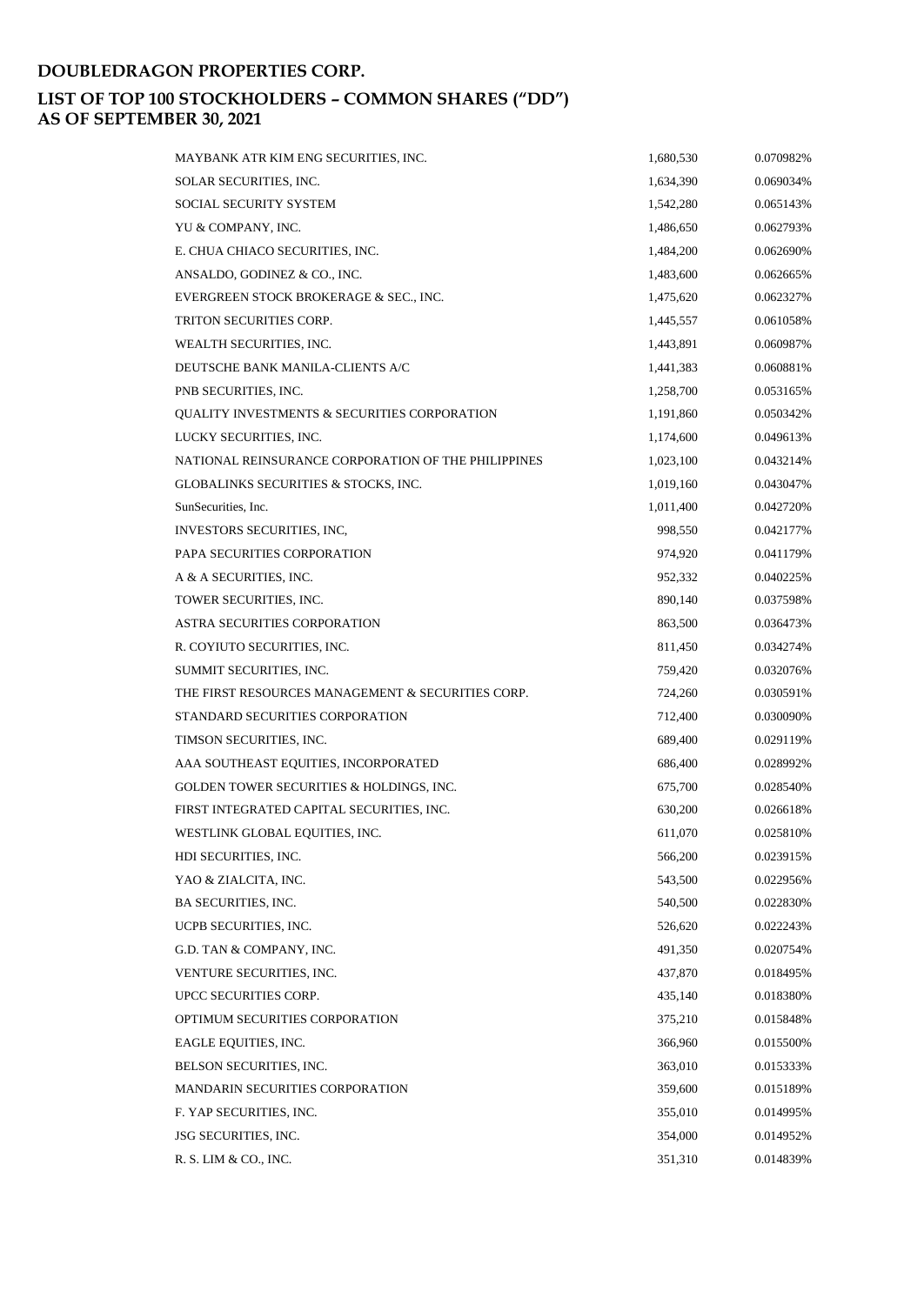| ASIASEC EQUITIES, INC.                           | 301,200 | 0.012722% |
|--------------------------------------------------|---------|-----------|
| PREMIUM SECURITIES, INC.                         | 276,700 | 0.011687% |
| MERIDIAN SECURITIES, INC.                        | 267,038 | 0.011279% |
| NEW WORLD SECURITIES CO., INC.                   | 266,050 | 0.011237% |
| GOLDSTAR SECURITIES, INC.                        | 245,600 | 0.010374% |
| TANSENGCO & CO., INC.                            | 233,700 | 0.009871% |
| H. E. BENNETT SECURITIES, INC.                   | 218,760 | 0.009240% |
| PAN ASIA SECURITIES CORP.                        | 218,550 | 0.009231% |
| <b>IGC SECURITIES INC.</b>                       | 217,700 | 0.009195% |
| DAVID GO SECURITIES CORP.                        | 214,180 | 0.009047% |
| BENJAMIN CO CA & CO., INC.                       | 212,800 | 0.008988% |
| BERNAD SECURITIES, INC.                          | 210,000 | 0.008870% |
| STAR ALLIANCE SECURITIES CORP.                   | 200,000 | 0.008448% |
| CTS GLOBAL EQUITY GROUP, INC.                    | 199,200 | 0.008414% |
| DIVERSIFIED SECURITIES, INC.                     | 190,530 | 0.008048% |
| GUILD SECURITIES, INC.                           | 185,420 | 0.007832% |
| IMPERIAL, DE GUZMAN, ABALOS & CO., INC.          | 185,400 | 0.007831% |
| ALPHA SECURITIES CORP.                           | 180,800 | 0.007637% |
| <b>SALISBURY BKT SECURITIES CORPORATION</b>      | 173,510 | 0.007329% |
| MERCANTILE SECURITIES CORP.                      | 169,490 | 0.007159% |
| FIRST ORIENT SECURITIES, INC.                    | 146,180 | 0.006174% |
| WONG SECURITIES CORPORATION                      | 146,000 | 0.006167% |
| CENTURY SECURITIES CORPORATION                   | 145,000 | 0.006125% |
| CAMPOS, LANUZA & COMPANY, INC.                   | 144,750 | 0.006114% |
| RTG & COMPANY, INC.                              | 135,390 | 0.005719% |
| <b>JAKA SECURITIES CORP.</b>                     | 134,900 | 0.005698% |
| EQUITIWORLD SECURITIES, INC.                     | 126,900 | 0.005360% |
| <b>B. H. CHUA SECURITIES CORPORATION</b>         | 124,300 | 0.005250% |
| A. T. DE CASTRO SECURITIES CORP.                 | 121,320 | 0.005124% |
| CHINA BANK SECURITIES CORPORATION                | 108,000 | 0.004562% |
| APEX PHILIPPINES EQUITIES CORPORATION            | 105,070 | 0.004438% |
| SUPREME STOCKBROKERS, INC                        | 104,000 | 0.004393% |
| S.J. ROXAS & CO., INC.                           | 97,600  | 0.004122% |
| SECURITIES SPECIALISTS, INC.                     | 96,080  | 0.004058% |
| PLATINUM SECURITIES, INC.                        | 94,400  | 0.003987% |
| DBP-DAIWA CAPITAL MARKETS PHILPPINES, INC.       | 75,000  | 0.003168% |
| MDR SECURITIES, INC.                             | 73,000  | 0.003083% |
| LUYS SECURITIES COMPANY, INC.                    | 72,240  | 0.003051% |
| STRATEGIC EQUITIES CORP.                         | 64,300  | 0.002716% |
| LOPEZ, LOCSIN, LEDESMA & CO., INC.               | 62,240  | 0.002629% |
| AURORA SECURITIES, INC.                          | 49,000  | 0.002070% |
| ASIA PACIFIC CAPITAL EQUITIES & SECURITIES CORP. | 45,390  | 0.001917% |
| INTRA-INVEST SECURITIES, INC.                    | 40,050  | 0.001692% |
| <b>CUALOPING SECURITIES CORPORATION</b>          | 37,500  | 0.001584% |
|                                                  |         |           |